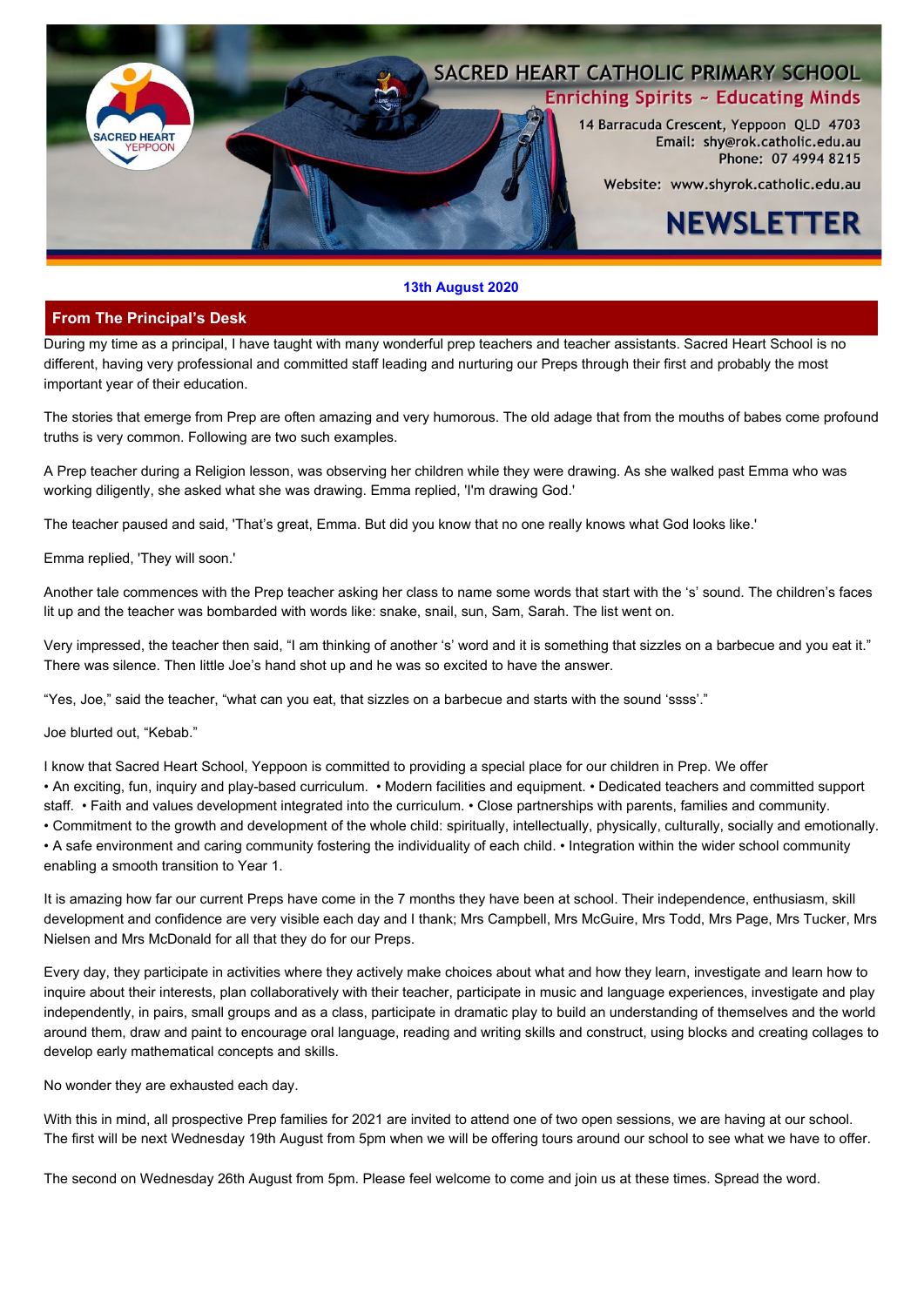At Prep, we are becoming very excited about the work that will be commencing during the September holidays with refurbishing our play area. Our Catholic Education Office has provided Sacred Heart with \$300 000 for this upgrade. Plans for your perusal will be available from Monday next week.

All the best **Max Martin** Max Martin

# **From The APRE**

To make an assumption is to accept something as true or as certain to happen, without proof.

This Saturday 15th August, marks the Assumption of Mary. It is a day that Christians all over the world celebrate when Our Blessed Mother was taken up into Heaven, body and soul. This day we assume that Mary went straight to Heaven and that she is always with us and that she loves us very much.

As a child, I prayed that I would be as perfect as Mary and that this would happen to me if I tried hard enough to be a good person and live just as Mary lived her life. I have obviously come to the realisation that this is not going to be the case, although I do believe that both Jesus and Mary love us all unconditionally, my thoughts have certainly changed. While I aim to live like Mary, my most important job in life is to be the best mother possible.

Being a perfect mother is impossible, especially when you have had sleepless nights and stress filled days worrying about children. It helps to know that I can get through this by remembering that Mary is always with me and that she loves me more than anything in the world (strong coffee and a glass of wine occasionally help as well). Knowing that I am always there for my children and for students helps me to realise that Mary is guiding me along the way.

This week, as we remember Mary, I offer this prayer to all mothers - new, past and present.

Hail Mary, full of grace, the Lord is with you. Blessed art thou amongst women and blessed is the fruit of thy womb, Jesus. Holy Mary, mother of God, pray for us sinners now and at the hour of our death.

Amen.

Have a wonderful weekend and enjoy your children, Mallow Melissa Collins

# **From The APC**

This morning, I was in a Year 5 classroom and was asked to read a fantastic picture book about the Australian Goldrush to the children. The reading strategy that the students had been focussing on was 'making connections'. I asked them what this meant, and Chloe told me *'when we read, we need to think about connections to the real world, connections to our own experiences and connection to the text.'*

The first paragraph in the book referred to typhoid fever and we connected this disease from the past to the current worldwide situation with Covid-19. We continued to read about the gold fossicking in Ballarat and I was told about Levi bringing in some real gold to show the class.

Connections are everywhere and when children make these real connections to their learning, they are more likely to understand the concepts and continue to apply them in unfamiliar circumstances.

The same idea of connections applies to spelling and word study. Here is another '[cheat](https://drive.google.com/file/d/1CuxJk6HPYIvhFt1cqvg28w-pT1nE4th4/view?usp=sharing) [sheet'](https://drive.google.com/file/d/1CuxJk6HPYIvhFt1cqvg28w-pT1nE4th4/view?usp=sharing) for parents to use at home with question prompts to help children make those important connections with words.

## **National Science Week**

Next week is National Science Week. It is a great time to have your children to reconnect with the world around them. Here are some 'backyard' science ideas you can do for 'home'work.

- **[Recycled](https://www.scienceweek.net.au/wp-content/uploads/2020/07/DIYScienceWeatherStation.pdf) Weather Station**
- **Animal [Detective](https://www.scienceweek.net.au/wp-content/uploads/2020/07/DIYScienceAnimalDetective.pdf)**
- **Flower [Dissection](https://www.scienceweek.net.au/wp-content/uploads/2020/07/DIYScienceFlowerDissection.pdf)**
- **[Insects](https://www.scienceweek.net.au/wp-content/uploads/2020/07/DIYScienceInsectsatNight.pdf) at Night**

If you complete any of them, make sure you share this with me, Samantha\_Suthers@rok.catholic.edu.au

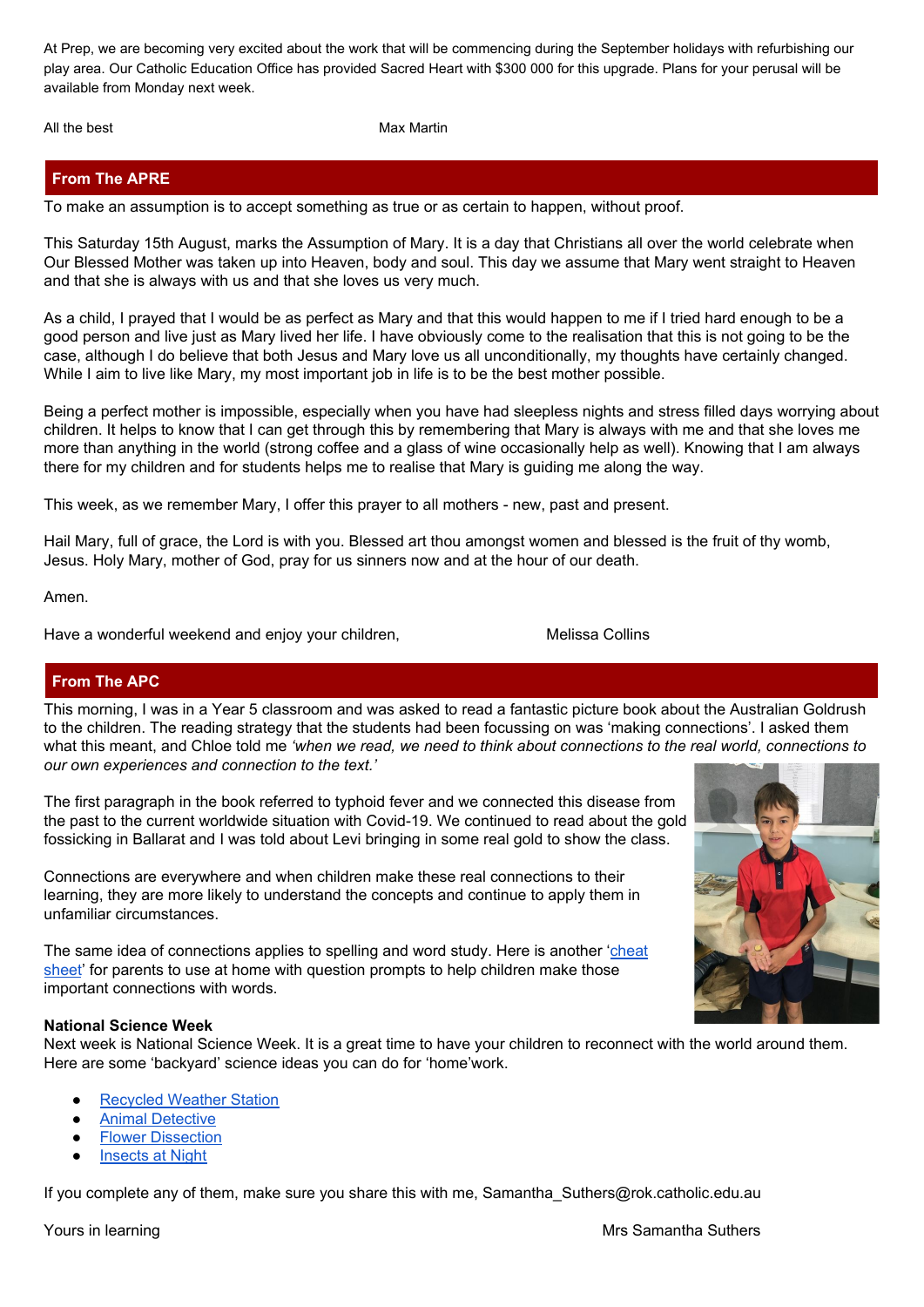## **Congratulations Mrs Suthers - Principal St Joseph's Blackall 2021**

Congratulations to our Assistant to the Principal coordinating Curriculum, Mrs Samantha Suthers on her appointment as principal of St Joseph's Catholic School, Blackall, commencing in 2021.

Mrs Suthers has been on our school leadership team at Sacred Heart for the past five years, a member of staff for twelve years and we wish her all the very best in her new role.

Well done.

## **Reflection**

Each week, we provide a link to Sr Kym's reflection. We hope this provides some spiritual guidance. Link to Sr Kym's [reflection](https://drive.google.com/file/d/16ShOdF3js6qgHbS00BQmAAlr64gY0kgE/view?usp=sharing)

# **Capricorn Coast Catholic Parish**

Here is the Sacred Heart Church Bulletin from this week. Stay connected and enjoy. Link to [Bulletin](https://drive.google.com/file/d/1TWn54m52iwH6aP0RlvBRhhErdV1WzyEF/view?usp=sharing)

#### **Important Dates**

#### **August**

Friday 14th - Yeppoon Show holiday Sunday 16th - Feast of the Assumption Monday 17th - Science Week starts. Theme is Deep Blue: Innovations for the future of our oceans. Wednesday 19th - 2021 Prep Open session 5pm Thursday 20th - Whole school assembly 8.40am Year 2H presenting. Thursday 20th August - St Brendan's Discovery Day for our Year 6 boys Wednesday 26th - 2021 Prep Open session 5pm

#### **September**

Thursday 3rd - Whole school assembly 8.40am Year 2G Friday 4th - Pupil free day Sunday 6th - Fathers' day Thursday 10th - Whole school assembly 8.40am Year 4M presenting. Friday 18th - Final day of Term 3

#### **Welcome**

To Trudi and Kyle Hartley, Connor in Year 3 and Noah in Prep.

Welcome to Sacred Heart and into our school family. All the very best.

# **Student Awards**

| Prep              | Maci Busch, Evelyn Donald, Henry Goldman, Skylar Rapmund                                                          |
|-------------------|-------------------------------------------------------------------------------------------------------------------|
| Year 1            | Ashton Virzintas, Ivy Carswell, Charlotte Luckey, Willem Shakleton, Jayden Scott, Blake McQuillen                 |
| Year 2            | Paige Kinsey, Maycie Clarke, Charlotte Solis, Cooper Griffin                                                      |
| Year <sub>3</sub> | Isaac Davey, Ashton Finch, Isabella Todman, Kai Neilson, Elizabeth Nye, Adam Van Zanden-Gillen,<br>Connor Hartley |
| Year 5            | Kuris Ramke, Isla Shackleton                                                                                      |
| Year 6            | Andre Viljoen, Jack McLean, Tyson Rose, Charlie Bone, Hunter Ballard                                              |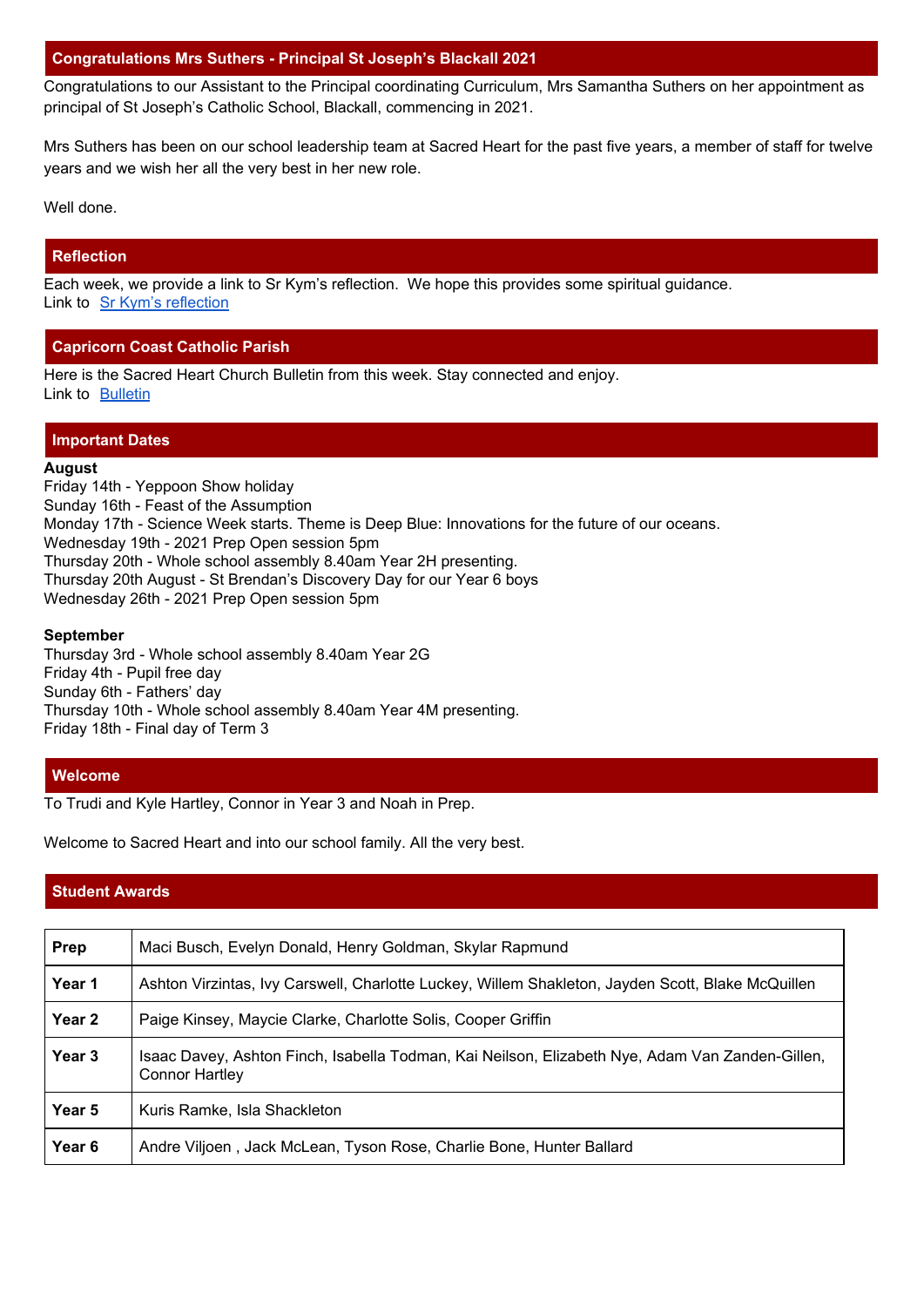#### **MJR Awards Week 5**

Indie Oram from Year 3 for being an MJR team player and showing great teamwork.

Ruby Hay from Year 6 for showing the spirit of Jesus by offering the best part of your lunch to your teacher, who had forgotten theirs.

Evie Eyles from Year 3 for showing thoughtfulness and compassion towards your classmates.

Hazel Hovey from Year 3 for showing great resilience.



#### **Social Distancing At Sacred Heart - Thank You**

Thank you to all our parents and carers for paying particular attention to the requirement for adults to maintain physical distancing of 1.5m at all times if you are on school grounds.

#### **Especially when picking children up from our multi-purpose area each afternoon.**

Each day, children from all Year levels are to be dropped off and picked up from our multi-purpose area.

Adults are asked not to come to classrooms. Thank you.

#### **School Fees For Term 3**

School fees were sent home at the start of last week. These are due for payment by 31st August.

Please contact Stacey Todman at our office if you have not received them. Thank you

#### **Tuckshop Week 6**

Wednesday tuckshop will be for our Prep, Year 1s and 2s.

The meal deal will be chicken nuggets (gluten free homemade nugget option available) or a vegetarian option of sweet potato and zucchini fries, fruit kebab and a popper.

Friday tuckshop will be for our Years 3, 4, 5 and 6.

The meal deal will either be a chicken tender wrap (gluten free homemade tender available) or a vegetarian option of sweet potato and zucchini fries, fruit kebab and a popper.

All meal deals will be \$6.50.

#### **Interschool Chess Tournament**

Congratulations to the following students who represented Sacred Heart in the Interschool Chess tournament today in Rockhampton: Nicholas Eaton, Ben Miller, Thomas Brown, Brianna Brandish, Bruin Carter, Andre Viljoen, Alex Collins, Ethan Pederson, Morgan Bridgeman and Aedan Ryan.

From all reports, they played well and were fine ambassadors for our school.

#### **Year 6 Discovery Day At St Brendan's**

Next Thursday 20th August, our Year 6 boys have been invited to attend a Discovery Day at St Brendan's College. This day will provide our boys with an experience of the activities which they may undertake in Year 7.

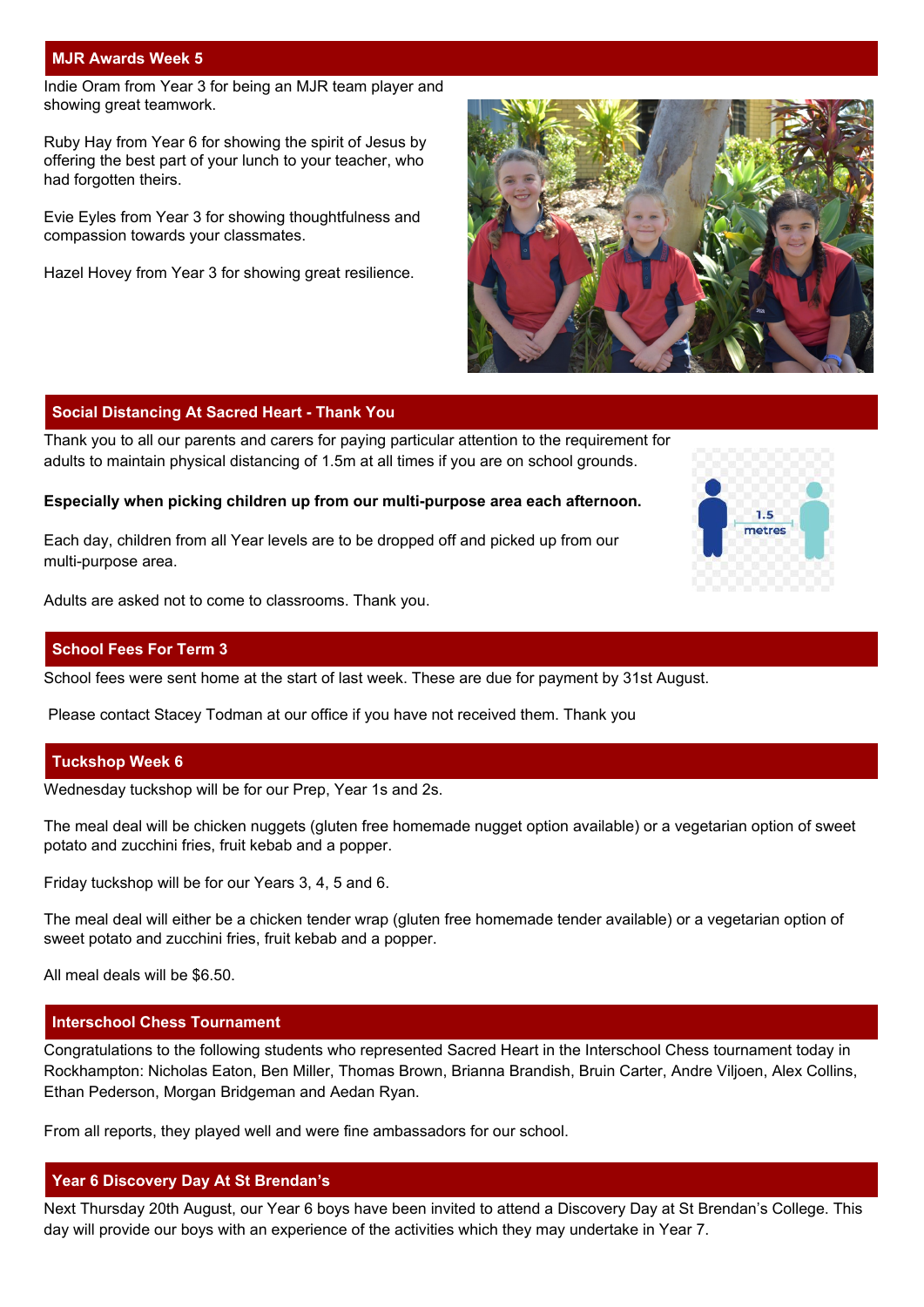If you wish for your son to attend this day and have not registered, please contact the College.

## **Companion Cup Netball and Rugby League**

An annual event on the school calendars of Sacred Heart and St Benedict's is the Companion Cup. This event involves inter school netball and rugby league games.

This year, these will be played on Friday 11th September 2020 at St Benedict's during school time.

Boys and girls interested in playing rugby league from Year 6 and 5 are invited to attend training this Sunday 16th, 9.30am to 10.30am at Sacred Heart School. A strict COVID plan is required for this training to occur and this has been approved by our diocesan office. Parents and carers are unable to attend this session. Thank you for your support in this regard.

## **Year 6 Writing - Epitaphs**

Here lies the body of Mrs Collins In the ground she has fallen. Eaten by a shark off Lammermoor Sad to say she is alive no more.

Here lies the body of James Thick His fingers loved to click, click. Sadly, James got very ill After getting bitten by his dog, Bill.

Here lies the body of our friend, Zade. Six foot under and lying in the shade. The last thing he ate was a diamond scale mullet Little did he know, it got stuck in his gullet.

Here lies the poor body of Blayze Her life was exciting and a real daze Twelve years old to this day Her death was a huge dismay.

Here lies the body my friend, Jackson Full of energy and only two foot tall When he went to the shopping mall Getting extensions for his legs But sadly he fell in a river bend And to his life that was the end.

Here lies the body of Michaela Broom She liked to make her car go Vroom Her car collided with a roo That was the end of Michaela, boo hoo.

Here lies the body of our mate, Giulio He plays footy, the position, wing. While on the field he loves to sing. He was tackled by an enormous front rower And now poor Giulio is way down lower.